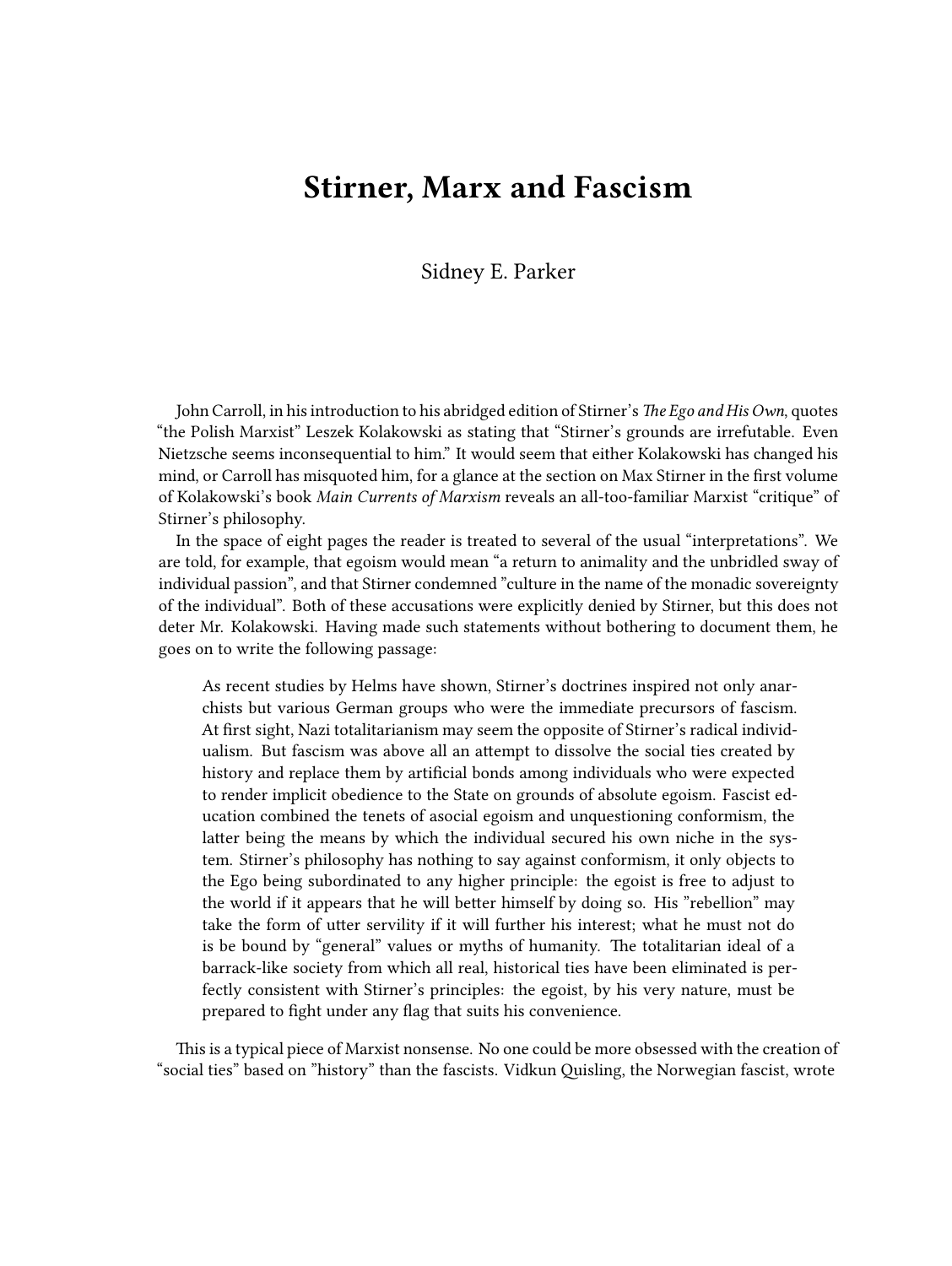we recognize the profound truth of the historic past as well as the historic present…we must be permitted to believe in the continual historical and divine mission of the Nordic people's of the world.

And far from being "asocial" the fascists insisted on the "organic society" as the goal of their effort. Fascism, stated Mussolini, "is always…an organic conception of the world". Like the Marxists, fascists were strident opponents of "atomic individualism" and loved to attribute causal efficacy to abstractions such as "History". As for their "egoism" fascists continually denounced "selfishness" and "individualism". The First Programme of the German Nazi Party proclaimed the principle "the common interest before the self" The Belgian fascist Jean Denis wrote: "The human being thrives not by referring everything to itself in a vain and selfish individualism but, on the contrary, by giving up the self and becoming part of communities". And his colleague Leon Degrelle concurred when he stated:

This is the true Fascist miracle; this faith, the unspoilt, burning confidence, the complete lack of selfishness and individualism, the tension of the whole being towards the service…of a cause which transcends the individual, demanding all, promising nothing.

What has such insistent altruism got to do with Stirner's conscious egoism? The answer is clear: nothing!

Where Kolakowski gets the idea that "Stirner's philosophy has nothing to say against conformism" is a mystery to me. Conformism rests upon the principle that the ego must subordinate itself to a "higher principle" and on Kolakowski's own admission Stirner's philosophy Opposes that. At one point Kolakowski even summarizes Stirner as saying "My Ego is sovereign, it recognizes no authority or constraints such as humanity, the truth, morality, or the State".

It is certainly true that Stirner thought that a conscious egoist might at times have to **pretend** conformity if he or she does not have enough power to assert him/herself openly against authority. But such strategies are firmly based on a recognition of the purely prudential nature of such a pretense, as is shown in the following example given by Stirner:

The fetters of reality cut the sharpest welts in my flesh every moment. But **my own** I remain. Given up as a serf to a master, I think only of myself and my advantage; his blows strike me, indeed I am not free from them; but I endure them only for **my benefit**, perhaps in order to deceive him and make him secure by the semblance of patience, or again, not to draw worse upon myself by contumacy. But, as I keep my eye on myself and my selfishness, I take by the forelock the first good Opportunity to trample the slaveholder into the dust. That I then become **free** from him and his whip is only the consequence of my antecedent egoism.

Thus the only relationship an egoist has with the "totalitarian ideal of a barrack-like society" is that of a prisoner of war waiting for the first chance to escape from his captors.

Kolakowski claims that Marx "seeks to preserve the principle of individuality—not, however, as something antagonistic to the general interest, but as completely coincident with it". This is, no doubt, intended as a contrast to Stirner's view "Let us therefore not aspire to community, but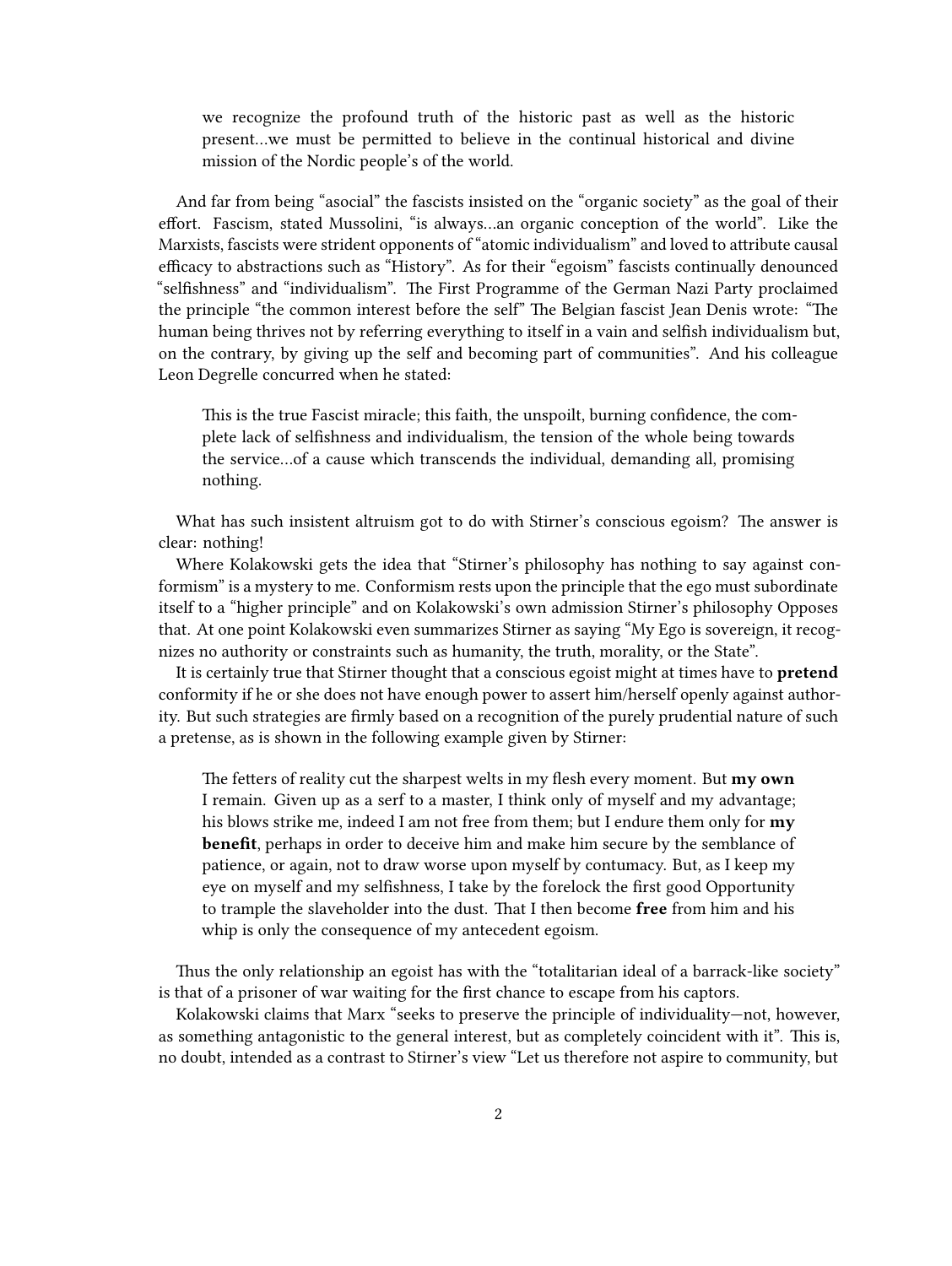to **one-sidedness**". Marx's "preservation of individuality", however, is highly suspect. According to Kolakowski when communism is achieved "the individual will accept the community as his own interiorized nature." In other words, the conformity of community will be manifested as "conscience" and the individual will be "integrated" into the "community" by virtue of the command of an internalized authority.

Again, "it was Marx's view that under communism men's individual possibilities would display themselves **only in socially constructive ways**" (my emphasis). But who will decide what is "socially constructive" and what criteria will be used? What happens if an individual persists in behaving in socially unconstructive ways? Marx may have advanced "the outlines of a theory in which true individuality…is enabled to find a place in the community without sacrificing the uniqueness of its own essence", but fine words like these are cheap and are apt to evaporate when confronted with what is construed as "asocial egoism". The trouble with Marx's "outline", like all outlines of this sort, is that what is "true individuality" is decided by those who do the outlining, and those whose individuality is "untrue" stand a good chance of finding themselves at the wrong end of a gun—or its "therapeutic" equivalent.

Kolakowski claims that Marx believed that under communism "there is no question of uniformity being either imposed or voluntarily accepted". Nonetheless, despite the promise that "in a communist society the universal development of individuals is no empty phase", this could not take place by means of "the assertion of his rights against the community". Community, community, community —always the "community"! But if I cannot assert "my right" "against the community" then my "unique essence" must be identical with the communal "essence" and **my** "essence" will be nothing but an expression of the "community". No wonder that Stirner's one reference to Marx pointedly remarks that "To identify me now entirely with Man the demand has been invented, and stated, that I must become a real generic being". Marx may have abandoned his talk about the spook "Man", but he did so only to replace it with the spook "community".

Preceding the quotation from the fascist Jean Denis that I gave above are the words "The concept of the **individual** which forms the erroneous philosophical foundation of the present regime…must be replaced with the concept of the **human being** which corresponds exactly to the reality of Man — a social being endowed with a fundamental dignity, which society can help develop and with which it has no right to interfere". That is, of course, conditional upon "the giving up of the (untrue) self and becoming part of the communities". In what way do Denis and Marx differ in their conception of "the community"? It is clear that both fascist and communist are at one on this point. Both think that the "true self" or the "true human being" can only be achieved when the "true community" has been brought about by means of the proper "historical development". Both, despite their protestations to the contrary, view the individual as the subject of a religion of society whose content and context are decided by them.

Marxism, like fascism, is a philosophy of the herd.

Marxism, like fascism, is an enemy of individualism.

**My** uniqueness, as a Stirnerian individualist, is a result of my awareness of myself as a specific individual living at a particular time who cannot be defined by the gafflegab of peddlers of social salvation. **I** am here and now-not there and then.